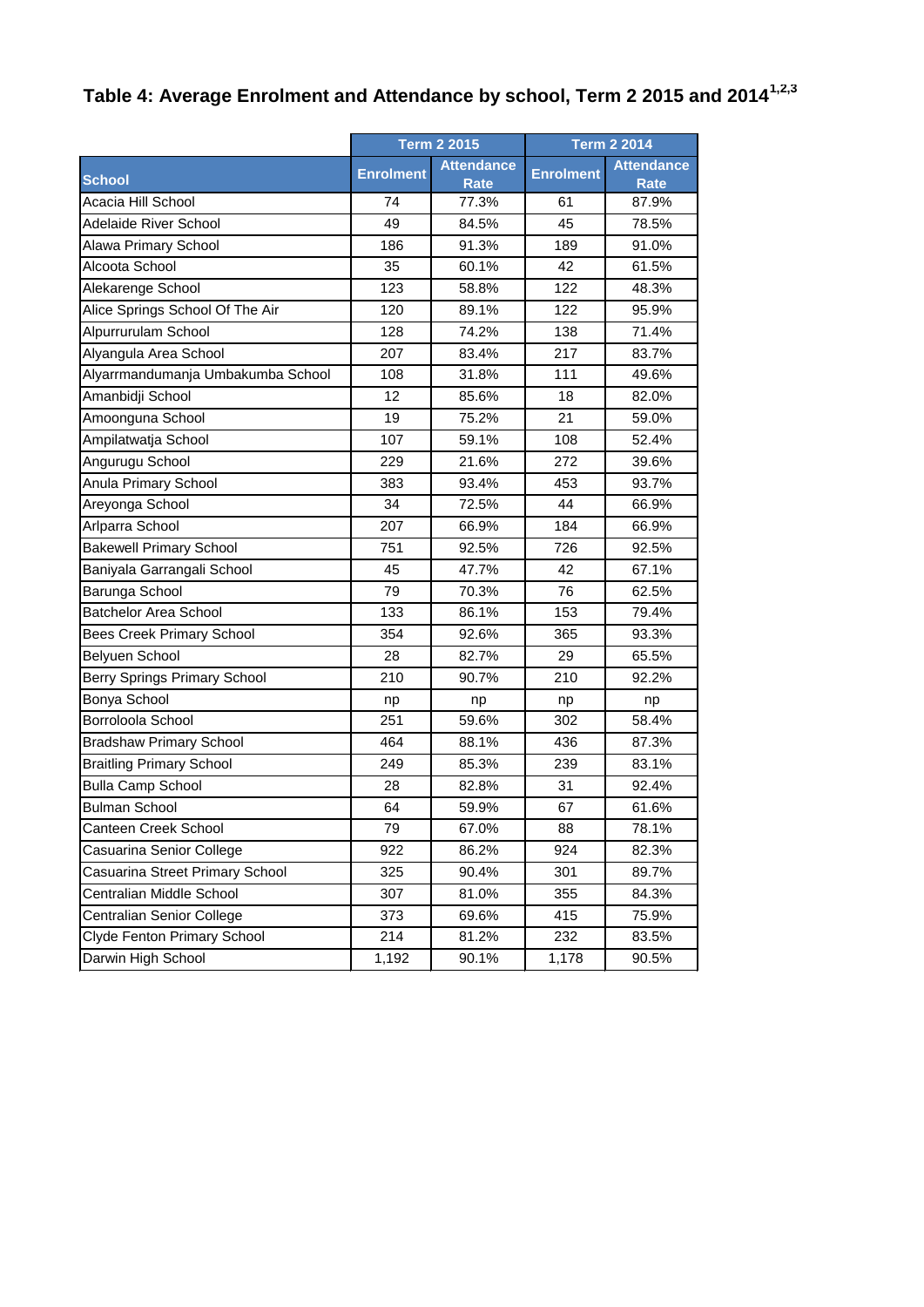|                                |                  | <b>Term 2 2015</b>               |                  | <b>Term 2 2014</b>               |  |
|--------------------------------|------------------|----------------------------------|------------------|----------------------------------|--|
| <b>School</b>                  | <b>Enrolment</b> | <b>Attendance</b><br><b>Rate</b> | <b>Enrolment</b> | <b>Attendance</b><br><b>Rate</b> |  |
| Darwin Middle School           | 612              | 90.9%                            | 635              | 90.0%                            |  |
| Docker River School            | 38               | 39.7%                            | 36               | 46.3%                            |  |
| Douglas Daly School            | np               | np                               | np               | np                               |  |
| Dripstone Middle School        | 553              | 90.2%                            | 601              | 90.3%                            |  |
| <b>Driver Primary School</b>   | 471              | 91.4%                            | 490              | 91.5%                            |  |
| Dundee Beach School            | 33               | 78.1%                            | 14               | 89.7%                            |  |
| Durack Primary School          | 391              | 92.7%                            | 366              | 93.3%                            |  |
| <b>Elliott School</b>          | 93               | 74.8%                            | 71               | 85.8%                            |  |
| Epenarra School                | 50               | 65.6%                            | 60               | 52.8%                            |  |
| <b>Finke School</b>            | 35               | 77.5%                            | 39               | 59.9%                            |  |
| Gapuwiyak School               | 310              | 47.2%                            | 257              | 61.2%                            |  |
| <b>Gillen Primary School</b>   | 258              | 85.1%                            | 280              | 84.3%                            |  |
| Girraween Primary School       | 458              | 92.1%                            | 435              | 91.6%                            |  |
| <b>Gray Primary School</b>     | 350              | 88.3%                            | 335              | 88.2%                            |  |
| Gunbalanya School              | 299              | 50.4%                            | 326              | 53.2%                            |  |
| <b>Haasts Bluff School</b>     | 37               | 54.5%                            | 39               | 53.1%                            |  |
| Harts Range School             | 73               | 68.1%                            | 69               | 71.3%                            |  |
| Henbury School                 | 99               | 86.4%                            | 96               | 87.2%                            |  |
| Howard Springs Primary School  | 242              | 89.1%                            | 245              | 89.6%                            |  |
| Humpty Doo Primary School      | 402              | 90.6%                            | 394              | 90.5%                            |  |
| Imanpa School                  | 21               | 75.8%                            | 22               | 71.4%                            |  |
| Jabiru Area School             | 262              | 76.2%                            | 282              | 75.3%                            |  |
| Jilkminggan School             | 93               | 53.2%                            | 91               | 62.5%                            |  |
| Jingili Primary School         | 333              | 92.6%                            | 326              | 90.4%                            |  |
| Kalkaringi School              | 152              | 59.6%                            | 172              | 66.2%                            |  |
| Karama Primary School          | 222              | 89.3%                            | 229              | 87.1%                            |  |
| Katherine High School          | 607              | 77.9%                            | 616              | 79.3%                            |  |
| Katherine School Of The Air    | 198              | 0.0%                             | 226              | 100.0%                           |  |
| Katherine South Primary School | 386              | 87.4%                            | 387              | 86.3%                            |  |
| Kiana School                   | 14               | 58.3%                            | 15               | 83.8%                            |  |
| Kintore Street School          | 28               | 74.5%                            | 26               | 79.8%                            |  |
| Lajamanu School                | 213              | 54.1%                            | 214              | 56.1%                            |  |
| Laramba School                 | 70               | 64.9%                            | 62               | 68.7%                            |  |
| Larapinta Primary School       | 280              | 88.5%                            | 282              | 87.8%                            |  |
| Larrakeyah Primary School      | 378              | 92.7%                            | 368              | 91.4%                            |  |
| Leanyer Primary School         | 549              | 92.6%                            | 522              | 92.0%                            |  |
| Ludmilla Primary School        | 119              |                                  | 149              |                                  |  |
|                                |                  | 86.0%                            |                  | 86.8%                            |  |
| MacFarlane Primary School      | 219              | 80.7%                            | 203              | 82.1%                            |  |
| <b>Malak Primary School</b>    | 258              | 91.2%                            | 275              | 87.8%                            |  |
| Mamaruni School                | 49               | 58.9%                            | 58               | 68.2%                            |  |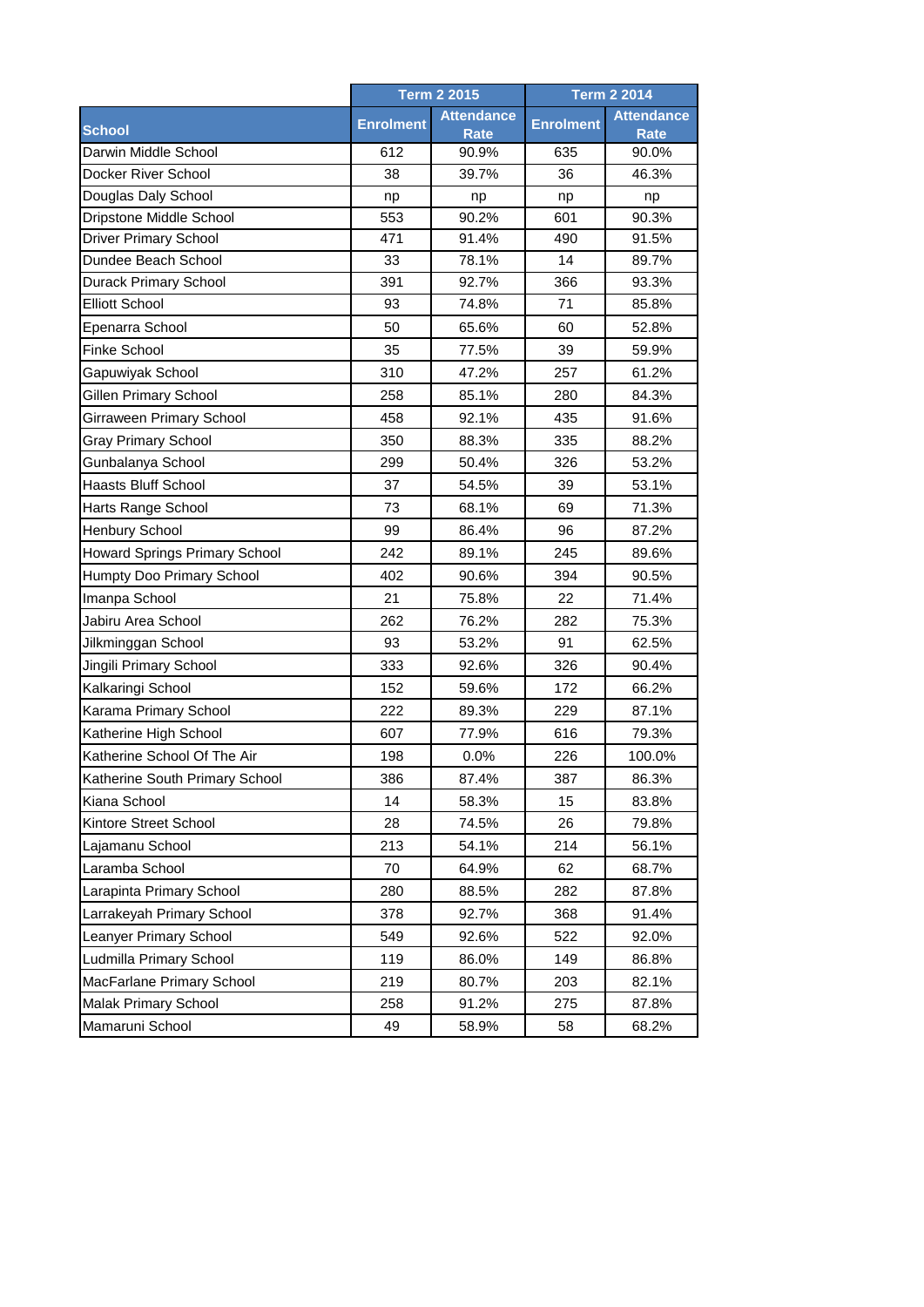|                                          | <b>Term 2 2015</b> |                                  | <b>Term 2 2014</b> |                                  |
|------------------------------------------|--------------------|----------------------------------|--------------------|----------------------------------|
| <b>School</b>                            | <b>Enrolment</b>   | <b>Attendance</b><br><b>Rate</b> | <b>Enrolment</b>   | <b>Attendance</b><br><b>Rate</b> |
| Maningrida College                       | 676                | 47.2%                            | 709                | 46.8%                            |
| Manunda Terrace Primary School           | 197                | 87.0%                            | 211                | 85.7%                            |
| Manyallaluk School                       | 21                 | 74.3%                            | 20                 | 68.8%                            |
| Mataranka School                         | 41                 | 90.2%                            | 44                 | 88.5%                            |
| Mbunghara School                         | np                 | np                               | 12                 | 65.1%                            |
| Middle Point School                      | 24                 | 92.1%                            | 24                 | 87.9%                            |
| Milikapiti School                        | 76                 | 82.5%                            | 77                 | 83.1%                            |
| Milingimbi School                        | 361                | 53.8%                            | 338                | 53.2%                            |
| Millner Primary School                   | 179                | 88.6%                            | 211                | 88.7%                            |
| Milyakburra School                       | 34                 | 54.1%                            | 39                 | 64.3%                            |
| Minyerri School                          | 159                | 75.8%                            | 200                | 77.4%                            |
| Moil Primary School                      | 261                | 89.8%                            | 307                | 88.9%                            |
| Moulden Primary School                   | 363                | 85.1%                            | 359                | 83.8%                            |
| Mount Allan School                       | 68                 | 58.6%                            | 71                 | 61.1%                            |
| Mulga Bore School                        | 24                 | 27.8%                            | 29                 | 52.6%                            |
| Murray Downs School                      | 27                 | 75.7%                            | 29                 | 84.2%                            |
| Mutitjulu School                         | 33                 | 54.8%                            | 39                 | 54.1%                            |
| Nakara Primary School                    | 525                | 90.0%                            | 537                | 93.6%                            |
| Nemarluk School                          | 146                | 87.0%                            | 144                | 89.1%                            |
| <b>Neutral Junction School</b>           | 30                 | 64.3%                            | 19                 | 67.8%                            |
| Newcastle Waters School                  | np                 | np                               | np                 | np                               |
| Nganambala School                        | 27                 | 88.6%                            | 19                 | 84.5%                            |
| Nganmarriyanga School                    | 123                | 63.5%                            | 124                | 63.8%                            |
| Ngukurr School                           | 314                | 72.0%                            | 311                | 74.5%                            |
| Nhulunbuy High School                    | 189                | 79.3%                            | 223                | 82.4%                            |
| Nhulunbuy Primary School                 | 414                | 85.6%                            | 527                | 86.8%                            |
| Nightcliff Middle School                 | 276                | 87.9%                            | 271                | 85.0%                            |
| <b>Nightcliff Primary School</b>         | 515                | 90.4%                            | 491                | 90.9%                            |
| Northern Territory Open Education Centre | 406                | 100.0%                           | 546                | 100.0%                           |
| Ntaria School                            | 189                | 61.5%                            | 203                | 62.4%                            |
| Numbulwar School                         | 164                | 57.4%                            | 157                | 61.1%                            |
| Nyirripi School                          | 33                 | 53.9%                            | 42                 | 50.4%                            |
| Palmerston Senior College                | 481                | 81.2%                            | 452                | 80.2%                            |
| Papunya School                           | 119                | 60.5%                            | 117                | 69.1%                            |
| Parap Primary School                     | 515                | 93.0%                            | 500                | 92.3%                            |
| Peppimenarti School                      | 36                 | 87.9%                            | 38                 | 87.6%                            |
| Pigeon Hole School                       | 21                 | 78.0%                            | 30                 | 80.7%                            |
| Pine Creek School                        | 46                 | 73.6%                            | 33                 | 71.7%                            |
| Pularumpi School                         | 71                 | 78.8%                            | 80                 | 80.5%                            |
| Ramingining School                       | 262                | 65.9%                            | 255                | 58.3%                            |